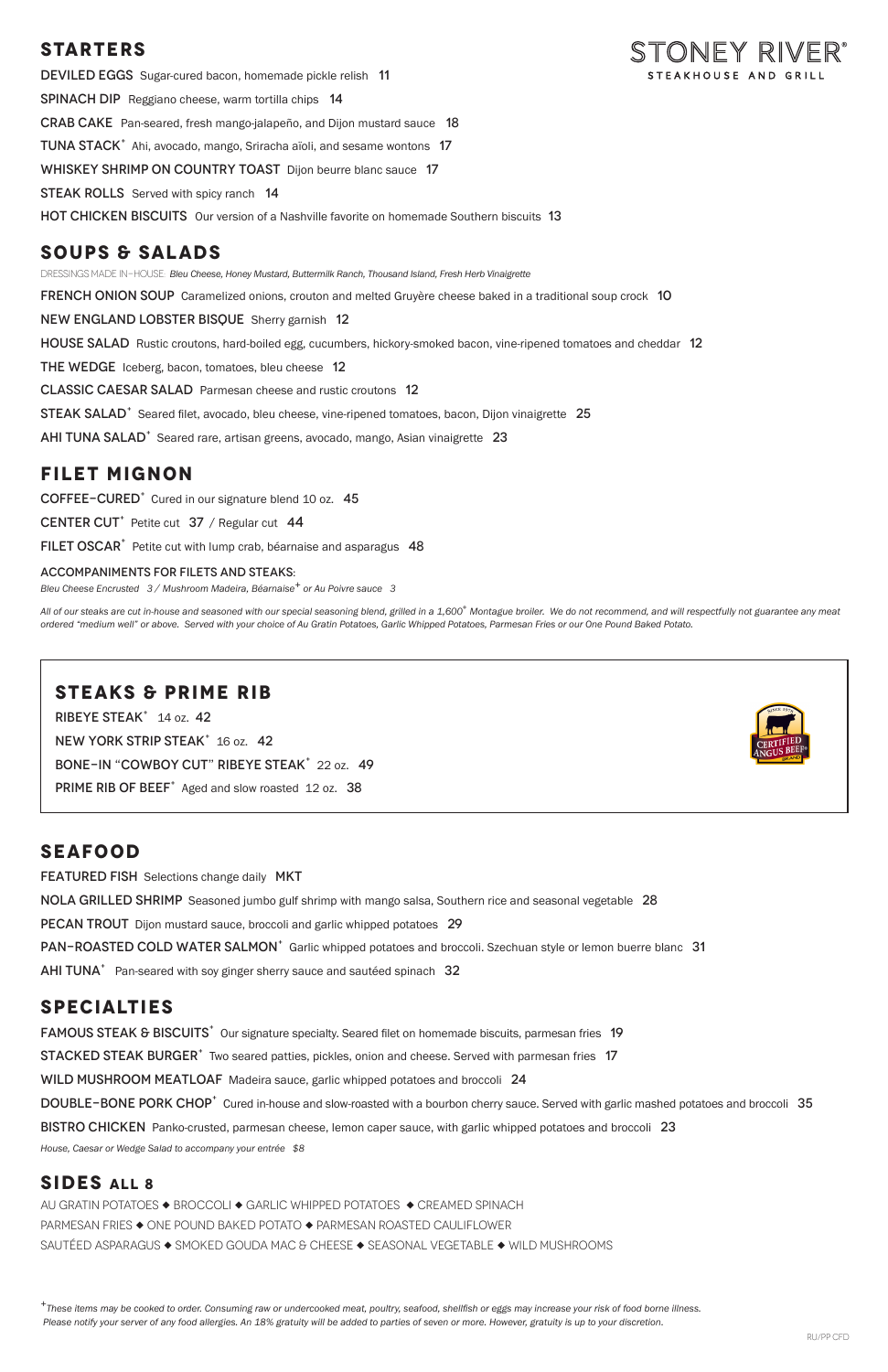# REDS

#### CABERNET SAUVIGNON & CABERNET BLENDS

H3 – Horse Heaven Hills 10/37 WENTE "SANDSTONE" - Livermore Valley 39 MARKHAM - Napa Valley 52 HALL - Napa Valley 68 FROG'S LEAP - Napa Valley 70 DUCKHORN VINEYARDS – Napa Valley 85 PAHLMEYER **ESTATE** - Napa Valley 115

GRAYSON CELLARS – California 10/37 QUILT – Napa Valley 13/49 FOLEY JOHNSON *ESTATE* – Rutherford, Napa Valley 14/53 CHATEAU STE. MICHELLE "INDIAN WELLS" – Columbia Valley 39 NEWTON "SKYSIDE" CLARET – California 45 ROTH *ESTATE* – Alexander Valley 45 STARMONT – North Coast 50 HONIG - Napa Valley 65 MOUNT VEEDER – Napa Valley 72 FRANK FAMILY - Napa Valley 80 HALL - Napa Valley 85 LONG SHADOWS "FEATHER" - Columbia Valley 85 JORDAN - Alexander Valley 90 RAMEY – Napa Valley 90 KULETO *ESTATE* – Napa Valley 95 PAPILLON *BY ORIN SWIFT* – Napa Valley 100 CHALK HILL *ESTATE RED* – Chalk Hill 100 CAYMUS VINEYARDS – Napa Valley 110 DUNN *HOWELL MOUNTAIN* – Napa Valley 145 PAUL HOBBS - Napa Valley 168 NICKEL & NICKEL *SULLENGER VINEYARD* – Napa Valley 180 SILVER OAK - Napa Valley 180 MERCURY HEAD *BY ORIN SWIFT* – Napa Valley 185 PAHLMEYER - Napa Valley 200 OPUS ONE – Napa Valley 300 MERUS – Napa Valley 310

#### **MERLOT**

SALDO – California 13/49 BERAN – Sonoma County 43 SEGHESIO – Sonoma Coast 45 KLINKER BRICK "OLD VINE" – Lodi, California 47 FROG'S LEAP - Napa Valley 50 GREEN & RED CHILES CANYON - Napa Valley 55

#### PINOT NOIR

LUCKY STAR – California 10/37 ELOUAN – Oregon 11/41 ANGELS INK – Monterey, California 12/45 BELLE GLOS *LAS ALTURAS LANE* – Tri County 14/53 ARGYLE – Willamette Valley 48 MEIOMI – California 50 BÖEN – Russian River Valley 50 CHALK HILL – Sonoma Coast 50

VAN DUZER – Willamette Valley 52 GARY FARRELL – Sonoma Coast 65 FOLEY *ESTATE* – Sta. Rita Hills 75 ARGYLE "NUTHOUSE" – Eola-Amity Hills, Oregon 85 FLOWERS – Sonoma Coast 90 BELLE GLOS "DAIRYMAN" - Russian River Valley 95 MERRY EDWARDS – Russian River Valley 95

DASHWOOD - Marlborough, New Zealand 11/41 ROTH *ESTATE* – Sonoma County 39 CAKEBREAD CELLARS – Napa Valley 55

#### ZINFANDEL

MERRY EDWARDS - Russian River Valley 65 TWOMEY CELLARS – North Coast, California 70

# RED WINES CONTINUED...

#### OTHER INTERESTING REDS

ALTA VISTA "VIVE" MALBEC – Mendoza, Argentina 10/37 INDIA INK *BY KULETO* – Napa Valley 12/45 CAYMUS-SUISUN "GRAND DURIF" PETITE SYRAH – Suisun Valley, California 14/53 TILIA MALBEC – Mendoza, Argentina 39 CHATEAU STE. MICHELLE SYRAH – Columbia Valley 39 MELVILLE SYRAH - Sta. Rita Hills 50 MOLLYDOOKER "THE BOXER"– McLaren Vale, Australia 50 8 YEARS IN THE DESERT *BY ORIN SWIFT* – California 60 ABSTRACT *BY ORIN SWIFT* – California 62 THE PRISONER – California 75 MOLLYDOOKER "ENCHANTED PATH" SHIRAZ – McLaren Vale, Australia 125

### WHITES

#### CHAMPAGNE & SPARKLING

LA MARCA PROSECCO – DOC Vento 10/37 ARGYLE BRUT – Willamette Valley, Oregon 14/53 SCHRAMSBERG BLANC DE NOIRS – France 75 MOËT & CHANDON BRUT IMPERIAL – France 85 VEUVE CLICQUOT YELLOW LABEL – Reims, France 100

#### **CHARDONNAY**

GRAYSON CELLARS – California 10/37 ST. FRANCIS – Sonoma County 11/41 WENTE *ESTATE GROWN* – Livermore Valley 35 LINCOURT "STEEL" - Sta. Rita Hills 40 NEWTON "SKYSIDE" – North Coast 45 CHALK HILL – Sonoma Coast 47 GARY FARRELL – Russian River Valley 55 ZD – California 58 ROMBAUER – Carneros 62 RAMEY – Russian River Valley 70 CAKEBREAD CELLARS – Napa Valley 78 FLOWERS – Sonoma Coast 80 CHALK HILL *ESTATE BOTTLED* – Chalk Hill 95 KISTLER *LES NOISETIERS* – Sonoma Coast 105

### SAUVIGNON BLANC

### OTHER WHITES & ROSÉ

AIX ROSÉ – Coteaux D'Aix-en Provence 11/41 BARONE "FINI" PINOT GRIGIO - Valdadige, Italy 10/37 CLEAN SLATE RIESLING – Mosel, Germany 10/37 CHATEAU STE. MICHELLE RIESLING – Columbia Valley 11/41 SCHLOSS VOLLRADS RIESLING – Rhinegau, Germany 43 MARCO FELLUGA PINOT GRIGIO – Collio, Italy 45 CHATEAU MIRAVAL ROSÉ – Côtes de Provence 40 CHATEAU MINUTY "M MINUTY" ROSÉ – Côtes de Provence 45

# STONEY RIVER® STEAKHOUSE AND GRILL